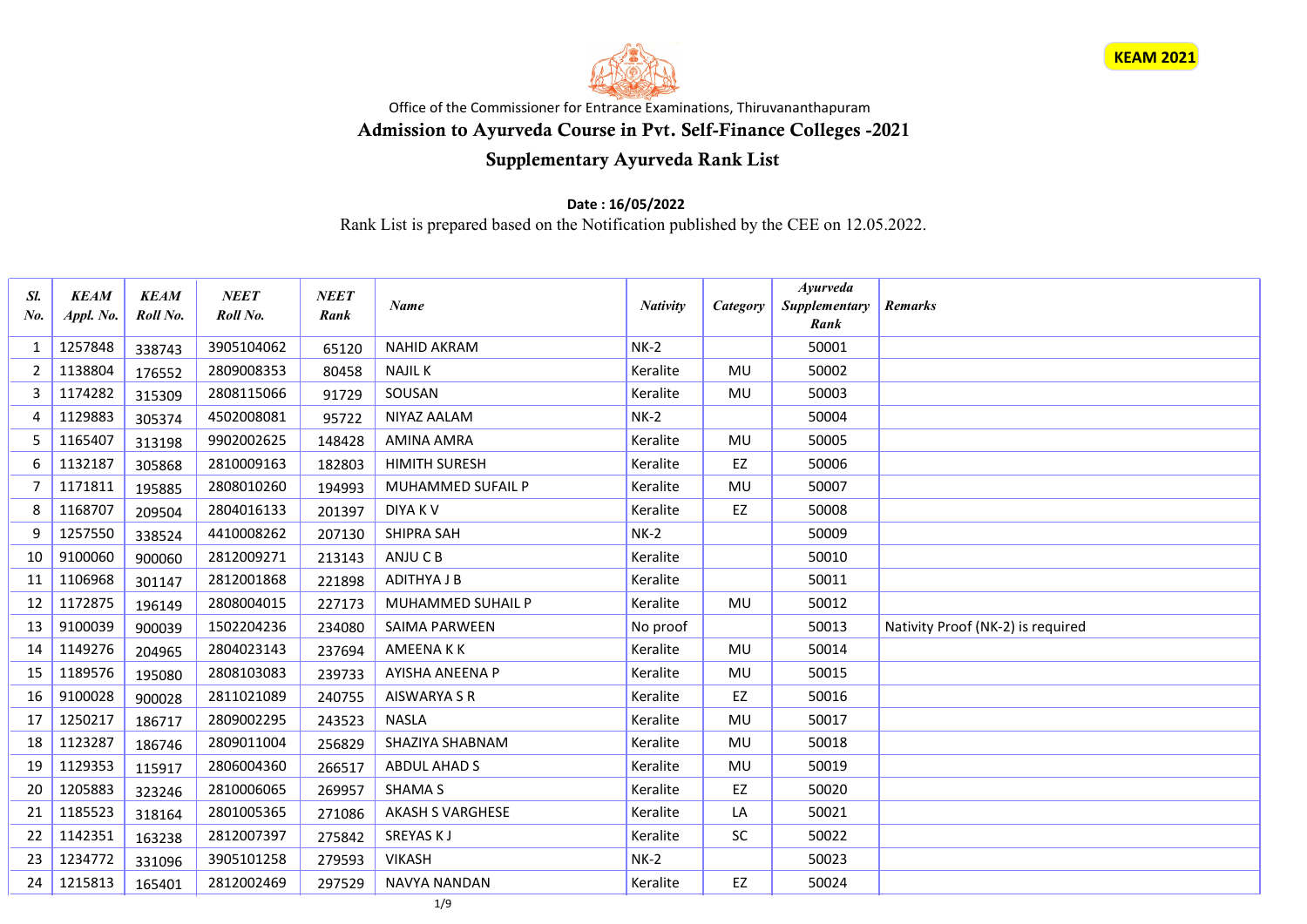| Sl.<br>No. | <b>KEAM</b><br>Appl. No. | <b>KEAM</b><br>Roll No. | <b>NEET</b><br>Roll No. | NEET<br>Rank | Name                     | <b>Nativity</b> | Category  | <b>Ayurveda</b><br>Supplementary<br>Rank | <b>Remarks</b>                    |
|------------|--------------------------|-------------------------|-------------------------|--------------|--------------------------|-----------------|-----------|------------------------------------------|-----------------------------------|
| 25         | 9100035                  | 900035                  | 2806006348              | 286104       | <b>AISWARYA R</b>        | Keralite        | VK        | 50025                                    |                                   |
| 26         | 1112837                  | 163819                  | 2812025003              | 295586       | SONA S JOSEPH            | Keralite        |           | 50026                                    |                                   |
| 27         | 1159111                  | 177721                  | 2809024229              | 296729       | <b>NITHYAK</b>           | Keralite        | EZ        | 50027                                    |                                   |
| 28         | 1237712                  | 134711                  | 2801004341              | 298973       | <b>AYISHA SUHAIL</b>     | Keralite        | MU        | 50028                                    |                                   |
| 29         | 1212741                  | 113676                  | 2811004037              | 304106       | <b>GAYATHRIP</b>         | Keralite        |           | 50029                                    |                                   |
| 30         | 1157575                  | 143892                  | 2807007374              | 306209       | <b>KRISHNA PRIYA T D</b> | Keralite        |           | 50030                                    |                                   |
| 31         | 1101801                  | 181973                  | 2809014157              | 306510       | NABILA MANAF THONIKKARA  | Keralite        | MU        | 50031                                    |                                   |
| 32         | 1132704                  | 305968                  | 2806025388              | 314961       | <b>NEERAJA A</b>         | Keralite        |           | 50032                                    |                                   |
| 33         | 1191014                  | 319574                  | 2803011265              | 321529       | AAMIRA AKTHAR            | Keralite        | MU        | 50033                                    |                                   |
| 34         | 1109462                  | 147590                  | 2802006253              | 323907       | DEVIKA SUNILKUMAR        | Keralite        | EW        | 50034                                    |                                   |
| 35         | 1148856                  | 197576                  | 2808107138              | 329085       | <b>ASWANI SURESH K</b>   | Keralite        |           | 50035                                    |                                   |
| 36         | 1195559                  | 203470                  | 2804011211              | 333780       | SREELAKSHMI ANIL         | Keralite        | EZ        | 50036                                    |                                   |
| 37         | 1175719                  | 121723                  | 2806002237              | 339938       | <b>SALMAN N</b>          | Keralite        | MU        | 50037                                    |                                   |
| 38         | 1214006                  | 207924                  | 2804026009              | 341151       | AFNIDA M                 | Keralite        | MU        | 50038                                    |                                   |
| 39         | 1187905                  | 318791                  | 2806031068              | 341684       | <b>KEERTHY L</b>         | Keralite        | EZ        | 50039                                    |                                   |
| 40         | 1136321                  | 306703                  | 4403013108              | 344740       | <b>DHRUV MISHRA</b>      | $NK-2$          |           | 50040                                    |                                   |
| 41         | 1110203                  | 122734                  | 2806029169              | 346681       | JERISA SARA PRIJI        | Keralite        |           | 50041                                    |                                   |
| 42         | 1130610                  | 211126                  | 2805008122              | 350111       | <b>HARIPRIYA M</b>       | Keralite        | EW        | 50042                                    |                                   |
| 43         | 1232571                  | 330428                  | 2803009023              | 353412       | AMJADHA ELYAS            | Keralite        | MU        | 50043                                    |                                   |
| 44         | 1207426                  | 170337                  | 2810009169              | 356894       | AFRIN A HAKKIM           | Keralite        | MU        | 50044                                    |                                   |
| 45         | 1157822                  | 210389                  | 2804002478              | 368198       | AKSHAYA M V              | Keralite        | EZ        | 50045                                    |                                   |
| 46         | 1111669                  | 129628                  | 2807009251              | 369023       | RUKSA MARIYA NELSON      | Keralite        | LA        | 50046                                    |                                   |
| 47         | 1120596                  | 116799                  | 2806003590              | 369101       | ANAGHA G                 | Keralite        |           | 50047                                    |                                   |
| 48         | 1217728                  | 187222                  | 2809001169              | 382105       | RINSIYA                  | Keralite        | MU        | 50048                                    |                                   |
| 49         | 1215137                  | 171584                  | 2810004381              | 383590       | <b>HUSNA NAZAR</b>       | Keralite        | MU        | 50049                                    |                                   |
| 50         | 1212303                  | 324982                  | 2808018110              | 387831       | REHNA MUHAMMED P V       | Keralite        | MU        | 50050                                    |                                   |
| 51         | 1115291                  | 202933                  | 2804010009              | 401722       | <b>SRENI A P K</b>       | Keralite        |           | 50051                                    |                                   |
| 52         | 9100046                  | 900046                  | 4402028687              | 405161       | KM QUAZI ASMAT PARVEEN   | No proof        |           | 50052                                    | Nativity Proof (NK-2) is required |
| 53         | 1134994                  | 112697                  | 2811015357              | 406179       | <b>ASWATHY KRISHNA</b>   | Keralite        | <b>SC</b> | 50053                                    |                                   |
| 54         | 1181365                  | 110308                  | 2811031210              | 419341       | <b>KRISHNA ROY</b>       | Keralite        | EZ        | 50054                                    |                                   |
| 55         | 1128099                  | 120068                  | 2806022246              | 421790       | <b>GOURI LEKSHMI G S</b> | Keralite        |           | 50055                                    |                                   |
| 56         | 1138689                  | 307249                  | 2811006495              | 429986       | <b>VAISHNAVI S</b>       | Keralite        | EW        | 50056                                    |                                   |
| 57         | 1224331                  | 328246                  | 2001214383              | 430677       | MD SAJJAD KHAN           | $NK-2$          |           | 50057                                    |                                   |
| 58         | 1232293                  | 330364                  | 2804024094              | 432487       | AJU SUNNY                | Keralite        |           | 50058                                    |                                   |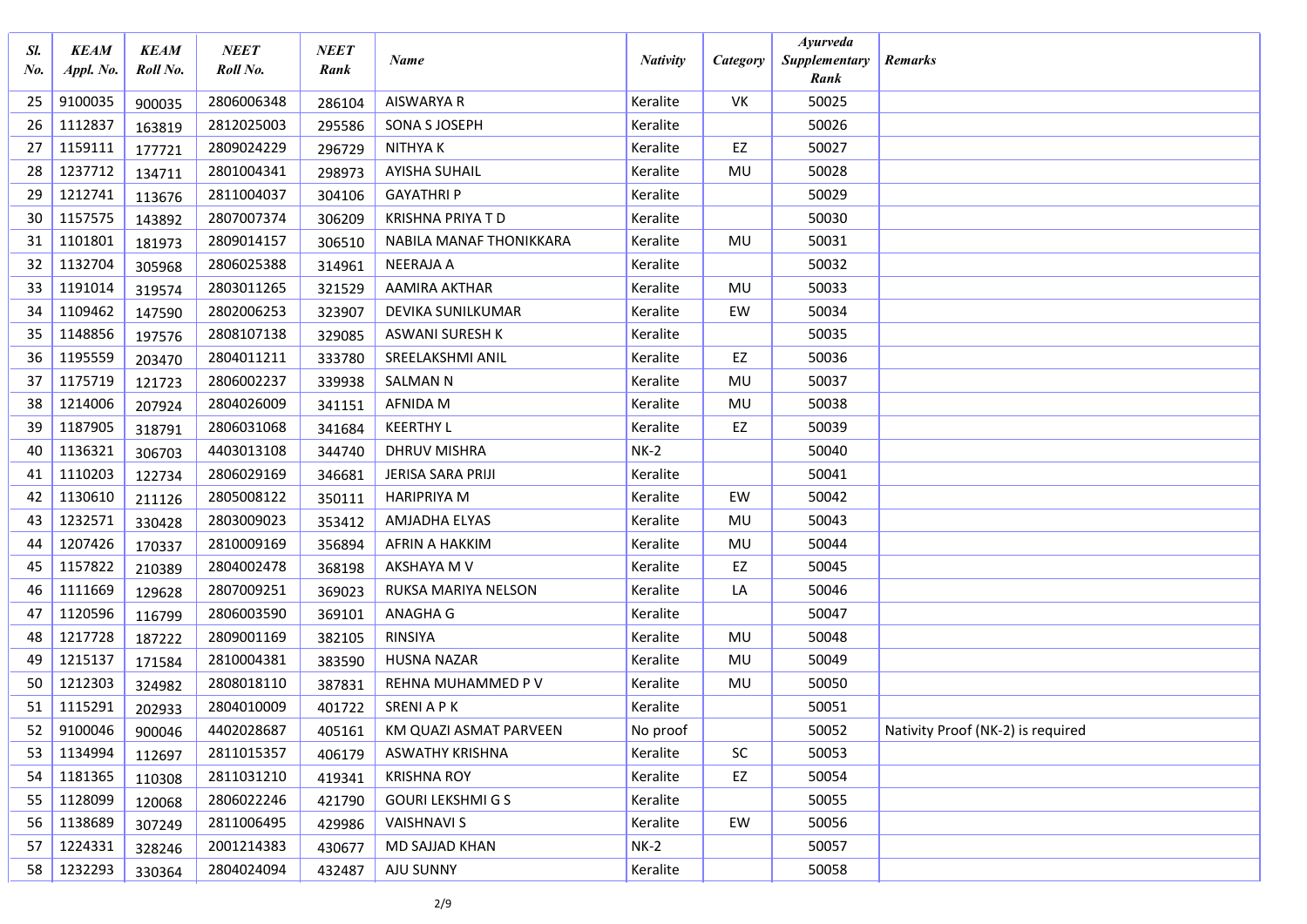| Sl.<br>No. | <b>KEAM</b><br>Appl. No. | <b>KEAM</b><br>Roll No. | <b>NEET</b><br>Roll No. | <b>NEET</b><br>Rank | Name                       | <b>Nativity</b> | Category  | <b>Ayurveda</b><br>Supplementary | Remarks                           |
|------------|--------------------------|-------------------------|-------------------------|---------------------|----------------------------|-----------------|-----------|----------------------------------|-----------------------------------|
| 59         | 9100018                  |                         | 2811015194              |                     | <b>SIMI S NAIR</b>         | Keralite        |           | Rank<br>50059                    |                                   |
| 60         | 1254915                  | 900018                  | 2811012346              | 435542              | SISIRA S                   | Keralite        |           | 50060                            |                                   |
| 61         | 1177142                  | 337067                  | 2813001013              | 448401              | <b>BIBINA BINOY</b>        | Keralite        | EW        | 50061                            |                                   |
| 62         | 1170131                  | 316005                  | 2807019193              | 455641              | <b>ELIZABETH JOHNS</b>     | Keralite        |           | 50062                            |                                   |
| 63         | 1110199                  | 314308                  | 2809014355              | 458534              | ABHINAND M                 | Keralite        |           | 50063                            |                                   |
| 64         | 1156447                  | 179274                  | 2801026148              | 467826              | <b>NAYANA M</b>            | Keralite        |           | 50064                            |                                   |
| 65         | 1237969                  | 311180                  | 2809018027              | 470092              | RISLA NISHANA V            | Keralite        | MU        | 50065                            |                                   |
| 66         | 1169024                  | 177413                  | 2811002369              | 473496              | APARNNA KRISHNAN B R       | Keralite        |           | 50066                            |                                   |
|            |                          | 314025                  |                         | 475835              |                            | Keralite        | VK        | 50067                            |                                   |
| 67<br>68   | 1183790                  | 196212                  | 2808001148              | 476275              | SANDRA PRABHAKAR M         |                 |           |                                  |                                   |
|            | 1104000                  | 207846                  | 2804019239              | 476823              | <b>FIYONA BABU</b>         | Keralite        | EZ        | 50068                            |                                   |
| 69         | 1235441                  | 149603                  | 2803016127              | 481235              | OLIN TJ                    | Keralite        |           | 50069                            |                                   |
| 70         | 1115132                  | 124925                  | 2806011356              | 487289              | <b>ALFIYA S</b>            | Keralite        | MU        | 50070                            |                                   |
| 71         | 1217649                  | 326359                  | 2804006317              | 488054              | LIYANA JAFER M P           | Keralite        | MU        | 50071                            |                                   |
| 72         | 1192197                  | 177603                  | 2809009020              | 491117              | HIBA NASHATH O             | Keralite        | MU        | 50072                            |                                   |
| 73         | 1216383                  | 124668                  | 2806002163              | 496718              | <b>MUHSINA S</b>           | Keralite        | MU        | 50073                            |                                   |
| 74         | 1147587                  | 113685                  | 2811003054              | 499988              | <b>HRUDIA R NAIR</b>       | Keralite        |           | 50074                            |                                   |
| 75         | 1258018                  | 338868                  | 2001109219              | 501755              | <b>AANYA VATS</b>          | $NK-2$          |           | 50075                            |                                   |
| 76         | 1132989                  | 201165                  | 2808014285              | 504525              | <b>HRIDYA SURESH</b>       | Keralite        | EZ        | 50076                            |                                   |
| 77         | 1213454                  | 107435                  | 2811031091              | 505198              | SOURAV S KRISHNA           | Keralite        | SC        | 50077                            |                                   |
| 78         | 1105748                  | 174577                  | 2810008081              | 509600              | ADRI MENON M               | Keralite        |           | 50078                            |                                   |
| 79         | 1112236                  | 169120                  | 2810016012              | 509837              | <b>ROSHIN KRISHNA</b>      | Keralite        | <b>SC</b> | 50079                            |                                   |
| 80         | 1166937                  | 110439                  | 2811014338              | 514314              | <b>ALNA BABU PAUL</b>      | Keralite        | LA        | 50080                            |                                   |
| 81         | 1211636                  | 103107                  | 2811001259              | 517021              | <b>SWAROOP S KUMAR</b>     | Keralite        | EZ        | 50081                            |                                   |
| -82        | 9100025                  | 900025                  | 1502314135              | 517573              | <b>SANA ANJUM</b>          | No proof        |           | 50082                            | Nativity Proof (NK-2) is required |
| 83         | 1164643                  | 142998                  | 2807020079              | 524708              | <b>AMINATN</b>             | Keralite        | MU        | 50083                            |                                   |
| 84         | 9100026                  | 900026                  | 2702102600              | 526224              | SHAHEERA K M               | No proof        |           | 50084                            | Nativity Proof (NK-2) is required |
| 85         | 1109770                  | 132592                  | 2801007255              | 529252              | <b>EVANS CHACKO MATHEW</b> | Keralite        |           | 50085                            |                                   |
| 86         | 9100041                  | 900041                  | 3110115148              | 529741              | SHAIKH UMME HAANI SHAMIM   | $NK-2$          |           | 50086                            |                                   |
| 87         | 1132735                  | 305976                  | 1503010108              | 530464              | ASHUTOSH KUMAR             | $NK-2$          |           | 50087                            |                                   |
| 88         | 1217218                  | 126099                  | 2801020003              | 535497              | SIDHARTHLAL                | Keralite        | VK        | 50088                            |                                   |
| 89         | 1242271                  | 172847                  | 2810001261              | 538690              | AISWARYA A                 | Keralite        | EZ        | 50089                            |                                   |
| 90         | 9100042                  | 900042                  | 2707008181              | 542865              | ARMAN MUHAMMED             | No proof        |           | 50090                            | Nativity Proof (NK-2) is required |
| 91         | 1179464                  | 316590                  | 2811014210              | 543150              | ASWATHY SREEKUMAR          | Keralite        |           | 50091                            |                                   |
| 92         | 1117829                  | 303131                  | 2001205027              | 547492              | ARYA SABU                  | Keralite        |           | 50092                            |                                   |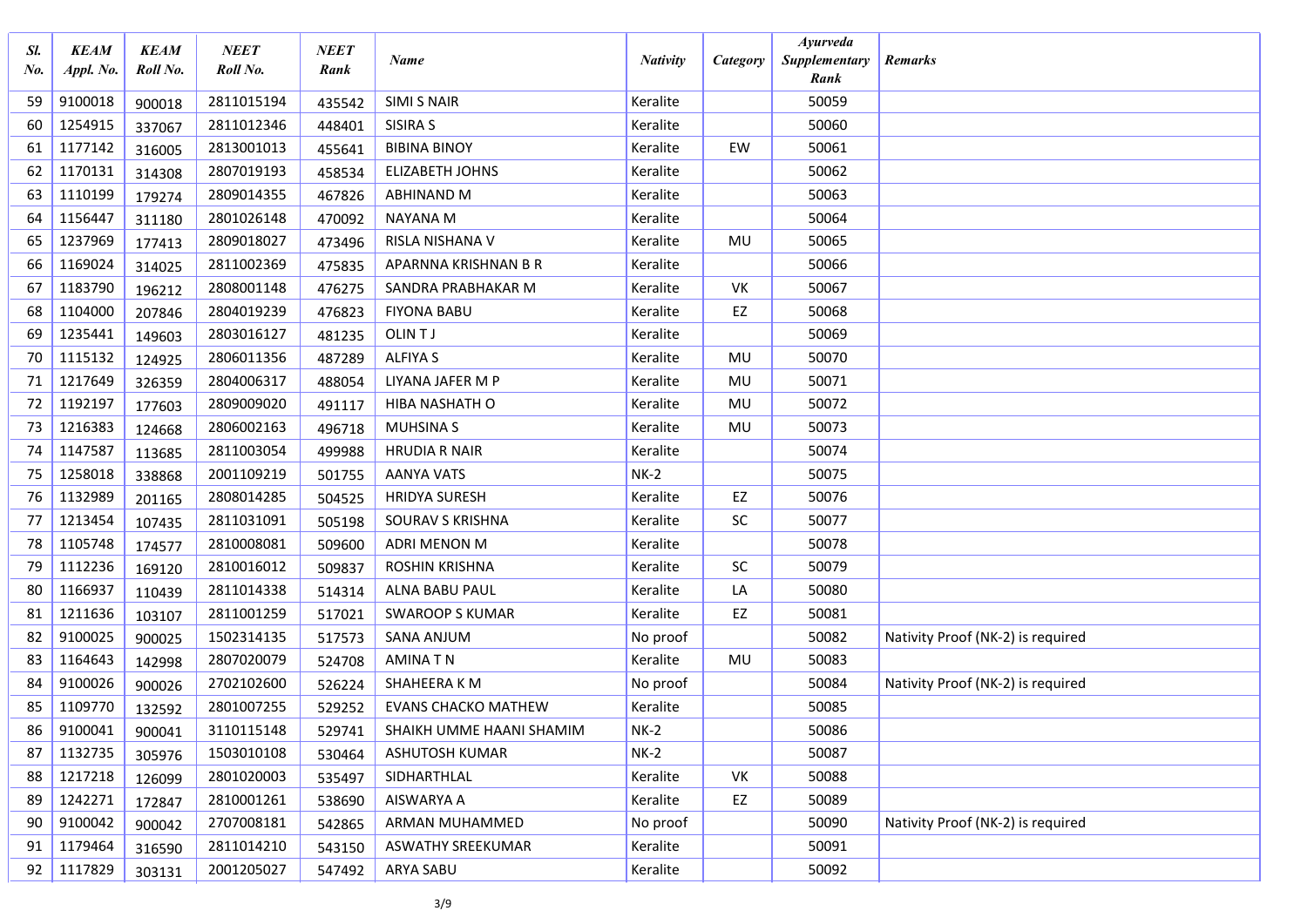| SI.<br>No. | <b>KEAM</b><br>Appl. No. | <b>KEAM</b><br>Roll No. | <b>NEET</b><br>Roll No. | <b>NEET</b><br>Rank | <b>Name</b>               | <b>Nativity</b> | Category | <b>Ayurveda</b><br>Supplementary | <b>Remarks</b>                        |
|------------|--------------------------|-------------------------|-------------------------|---------------------|---------------------------|-----------------|----------|----------------------------------|---------------------------------------|
|            |                          |                         |                         |                     |                           |                 |          | Rank                             |                                       |
| 93         | 1199220                  | 321604                  | 2801009092              | 548350              | <b>MALAVIKA V S</b>       | Keralite        |          | 50093                            |                                       |
| 94         | 1167461                  | 159541                  | 2812013257              | 548572              | VISMAYA C C               | Keralite        |          | 50094                            |                                       |
| 95         | 1148330                  | 309410                  | 2808021089              | 551700              | <b>APARNA A S</b>         | Keralite        | BH-EC    | 50095                            |                                       |
| 96         | 1222029                  | 327617                  | 2810001229              | 553552              | <b>MUHSINAKS</b>          | Keralite        | MU       | 50096                            |                                       |
| 97         | 1234226                  | 156903                  | 2803022061              | 554209              | <b>SWETHA S SANKER</b>    | Keralite        | SC       | 50097                            |                                       |
| 98         | 1243056                  | 333713                  | 2807025074              | 558091              | ANJUMOL C S               | Keralite        |          | 50098                            |                                       |
| 99         | 1106748                  | 133807                  | 2801011061              | 560301              | <b>SWATHI KRISHNA</b>     | Keralite        | BH-EC    | 50099                            |                                       |
| 100        | 1230852                  | 156630                  | 2803021155              | 563445              | NISHANTH RAJ              | Keralite        | EZ       | 50100                            |                                       |
| 101        | 1225590                  | 328547                  | 2802006037              | 564442              | <b>AMRUTHA MANI</b>       | Keralite        | EZ       | 50101                            |                                       |
| 102        | 1147089                  | 105702                  | 2811026273              | 576512              | SONI CHRISTURAJ           | Keralite        | LA       | 50102                            |                                       |
| 103        | 1117128                  | 109450                  | 2811031241              | 577562              | <b>RAISUN RAJA</b>        | Keralite        |          | 50103                            |                                       |
| 104        | 1204853                  | 188075                  | 2809006027              | 580557              | <b>SHAHNAS PK</b>         | Keralite        | MU       | 50104                            |                                       |
| 105        | 1221452                  | 327462                  | 2806014290              | 580988              | <b>DROWPATHY P</b>        | Keralite        | VK       | 50105                            |                                       |
| 106        | 1108641                  | 103448                  | 2811006309              | 581964              | <b>GANITHA DILEEP</b>     | Keralite        | VK       | 50106                            |                                       |
| 107        | 1250833                  | 213553                  | 4416012317              | 586638              | <b>SABNAM KHAN</b>        | $NK-2$          |          | 50107                            |                                       |
| 108        | 9100038                  | 900038                  | 2708001428              | 586873              | MUSHFIKA SHIRIN K M       | No proof        |          | 50108                            | Nativity Proof (NK-2) is required     |
| 109        | 1174410                  | 315338                  | 2807003215              | 587438              | <b>APARNA BINOD</b>       | Keralite        |          | 50109                            |                                       |
| 110        | 1157061                  | 116427                  | 2806015151              | 589995              | <b>JINILA J</b>           | Keralite        | LA       | 50110                            |                                       |
| 111        | 1110289                  | 301718                  | 2809016173              | 590556              | FATHIMA RANIYA U K        | Keralite        | MU       | 50111                            |                                       |
| 112        | 1226764                  | 106776                  | 2811014230              | 590716              | <b>MANYA SHAJI</b>        | Keralite        |          | 50112                            |                                       |
| 113        | 1163533                  | 188154                  | 2809033264              | 594792              | AYISHA HIBA KK            | Keralite        | MU       | 50113                            |                                       |
| 114        | 1180292                  | 316790                  | 2803011076              | 595326              | <b>AVANTHIKA SWATHY S</b> | Keralite        | EZ       | 50114                            |                                       |
| 115        | 1232852                  | 330508                  | 2812009323              | 598738              | <b>DEVIKA ASHOK</b>       | Keralite        | EW       | 50115                            |                                       |
| 116        | 1124187                  | 304263                  | 2806018151              | 600622              | <b>GOPIKA DHARMAN G</b>   | Keralite        | SC       | 50116                            |                                       |
| 117        | 9100063                  | 900063                  | 2807006251              | 600920              | ANANTHALAKSHMI V ABHILASH | No proof        |          | 50117                            | Nativity Proof (Keralite) is required |
| 118        | 1154498                  | 115128                  | 2806002547              | 601379              | <b>ABHAY DEV P</b>        | Keralite        | EZ       | 50118                            |                                       |
| 119        | 1121659                  | 303809                  | 2807021156              | 607006              | BLESSME CLARENS WILSON    | Keralite        | BX-OE    | 50119                            |                                       |
|            | 120   1114053            | 124582                  | 2806002397              | 607817              | NAJMA AJEEM               | Keralite        | MU       | 50120                            |                                       |
|            | 121 1198662              | 196190                  | 2808111118              | 611855              | SWETHA PRAKASH M          | Keralite        | EZ       | 50121                            |                                       |
| 122        | 1130886                  | 128561                  | 2801006037              | 611942              | <b>ALAN JOHNSON</b>       | Keralite        |          | 50122                            |                                       |
| 123        | 1151866                  | 131209                  | 2801008084              | 617554              | NANDANA AJITH             | Keralite        |          | 50123                            |                                       |
| 124        | 9100047                  | 900047                  | 2803014016              | 618349              | <b>RENJITHA R</b>         | Keralite        | EW       | 50124                            |                                       |
| 125        | 1212671                  | 325085                  | 2808008219              | 619918              | HASNA SHIRIN KP           | Keralite        | MU       | 50125                            |                                       |
|            | 126 1187474              | 318668                  | 2805008137              | 645665              | <b>ANAGHA SURESH</b>      | Keralite        | BH       | 50126                            |                                       |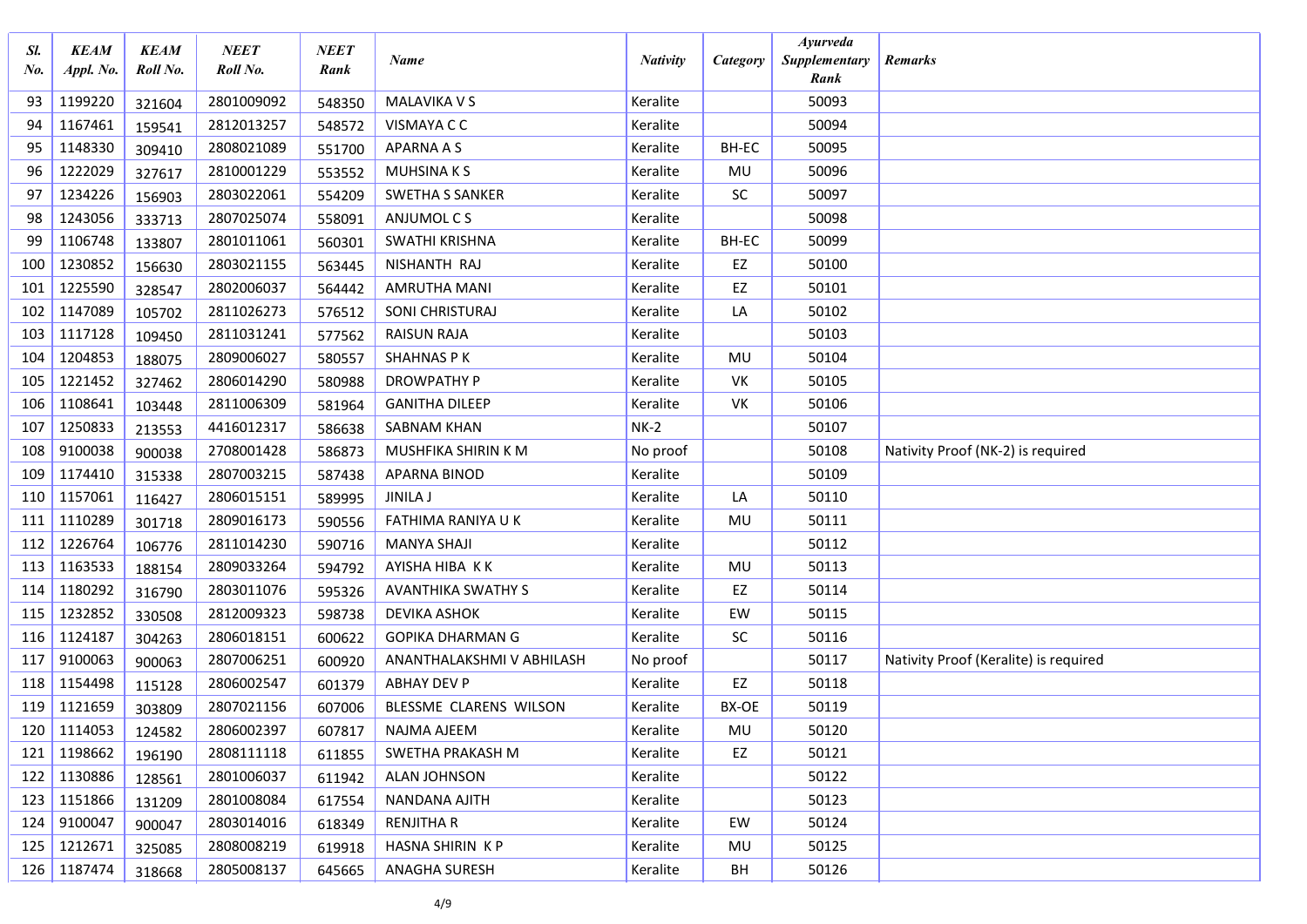| Sl.<br>No. | <b>KEAM</b><br>Appl. No. | <b>KEAM</b><br>Roll No. | <b>NEET</b><br>Roll No. | <b>NEET</b><br>Rank | <b>Name</b>                 | <b>Nativity</b> | Category  | <b>Ayurveda</b><br>Supplementary | <b>Remarks</b>                        |
|------------|--------------------------|-------------------------|-------------------------|---------------------|-----------------------------|-----------------|-----------|----------------------------------|---------------------------------------|
|            |                          |                         |                         |                     |                             |                 |           | Rank                             |                                       |
| 127        | 1164597                  | 111796                  | 2811006170              | 621989              | <b>SANDRA SUNIL</b>         | Keralite        | EW        | 50127                            |                                       |
| 128        | 9100033                  | 900033                  | 3118008243              | 631540              | SHAIKH NAAIRAH ADIYAN JAVED | $NK-2$          |           | 50128                            |                                       |
| 129        | 1125979                  | 101408                  | 2811002444              | 632550              | <b>HONEY SV</b>             | Keralite        | EZ        | 50129                            |                                       |
| 130        | 1221927                  | 206499                  | 2804018058              | 632590              | ANUGRAHA PU                 | Keralite        | EW        | 50130                            |                                       |
| 131        | 1219013                  | 180678                  | 2812011235              | 635992              | <b>NIHAL PK</b>             | Keralite        | MU        | 50131                            |                                       |
| 132        | 1146333                  | 134065                  | 2801002206              | 636610              | <b>AAKASH SUNIL</b>         | Keralite        | DV-OE     | 50132                            |                                       |
| 133        | 1218299                  | 137543                  | 2801006058              | 639310              | <b>ABHIJA P S</b>           | Keralite        | SC        | 50133                            |                                       |
| 134        | 1187182                  | 138829                  | 2807011100              | 642523              | <b>KARTHIKA JAYESH</b>      | Keralite        | EZ        | 50134                            |                                       |
| 135        | 1120946                  | 102789                  | 2811012279              | 644078              | PALLAVI B C                 | Keralite        |           | 50135                            |                                       |
| 136        | 1119605                  | 164991                  | 2812025284              | 649894              | SREELAKSHMI V               | Keralite        |           | 50136                            |                                       |
| 137        | 1141425                  | 152770                  | 2803018116              | 652833              | <b>HIMAPRIYA M</b>          | Keralite        |           | 50137                            |                                       |
| 138        | 9100037                  | 900037                  | 1502220464              | 652869              | <b>ALISHA KHALILY</b>       | No proof        |           | 50138                            | Nativity Proof (NK-2) is required     |
| 139        | 1229836                  | 168336                  | 2812024108              | 679359              | THEERTHA VIJAYACHANDRAN     | Keralite        | EZ        | 50139                            |                                       |
| 140        | 1107709                  | 168989                  | 2810005035              | 653435              | <b>SUBITH S</b>             | Keralite        | EZ        | 50140                            |                                       |
| 141        | 1228607                  | 197420                  | 2808117147              | 653476              | ANGELEENA ELIZABETH JILS    | Keralite        |           | 50141                            |                                       |
| 142        | 9100004                  | 900004                  | 2901001029              | 655127              | FATHIMA RUSHDA C G          | No proof        |           | 50142                            | Nativity Proof (NK-2) is required     |
| 143        | 1124595                  | 112476                  | 2811008431              | 655142              | AYISHA MUHAMMAD             | Keralite        | MU        | 50143                            |                                       |
| 144        | 1162740                  | 131569                  | 2801026123              | 661210              | LIYA JOSEPH                 | Keralite        |           | 50144                            |                                       |
| 145        | 1103540                  | 125788                  | 2806025328              | 662293              | MUHAMMED JAZEEM             | Keralite        | MU        | 50145                            |                                       |
| 146        | 1229141                  | 152562                  | 2803021233              | 662770              | <b>AGINA MARIYA</b>         | Keralite        | LA        | 50146                            |                                       |
| 147        | 1232640                  | 330449                  | 2804011084              | 667671              | <b>NANDA NATH V</b>         | Keralite        | SC        | 50147                            |                                       |
| 148        | 1115073                  | 302586                  | 2801018820              | 674504              | ALFIYA IQBAL                | Keralite        | MU        | 50148                            |                                       |
| 149        | 9100022                  | 900022                  | 2810016057              | 677066              | AALAP SAGAR K               | No proof        |           | 50149                            | Nativity Proof (Keralite) is required |
| 150        | 1162855                  | 312660                  | 2807028110              | 677637              | <b>VINAYA SASI</b>          | Keralite        | <b>SC</b> | 50150                            |                                       |
| 151        | 1109075                  | 160151                  | 2812015293              | 681063              | SHIMNA SHIRIN               | Keralite        | MU        | 50151                            |                                       |
| 152        | 1122199                  | 104300                  | 2811035020              | 681553              | <b>ATHIRA V M</b>           | Keralite        | BH-EC     | 50152                            |                                       |
| 153        | 1102515                  | 203045                  | 2804008062              | 682229              | SHANA OV                    | Keralite        | MU        | 50153                            |                                       |
| 154        | 1196525                  | 320977                  | 2805001209              | 682444              | NIYUKTHA ANILKUMAR V        | Keralite        | EZ        | 50154                            |                                       |
|            | 155 1150906              | 148529                  | 2803008039              | 687342              | <b>AGNES SONU</b>           | Keralite        | LA        | 50155                            |                                       |
| 156        | 1163078                  | 312708                  | 1502128271              | 688502              | KUMARI NANDANI              | $NK-2$          |           | 50156                            |                                       |
| 157        | 1223201                  | 162650                  | 2812026139              | 688944              | <b>SUSMI K SUNDHAR</b>      | Keralite        | <b>SC</b> | 50157                            |                                       |
| 158        | 1112203                  | 132615                  | 2807014065              | 692037              | CHRISEL MELISSA THOMAS      | Keralite        |           | 50158                            |                                       |
| 159        | 1108059                  | 202091                  | 2804008309              | 692932              | ARYANANDA K S               | Keralite        | EZ        | 50159                            |                                       |
|            | 160 1159046              | 137179                  | 2801028169              | 693016              | FATHIMATH SALMA S           | Keralite        | MU        | 50160                            |                                       |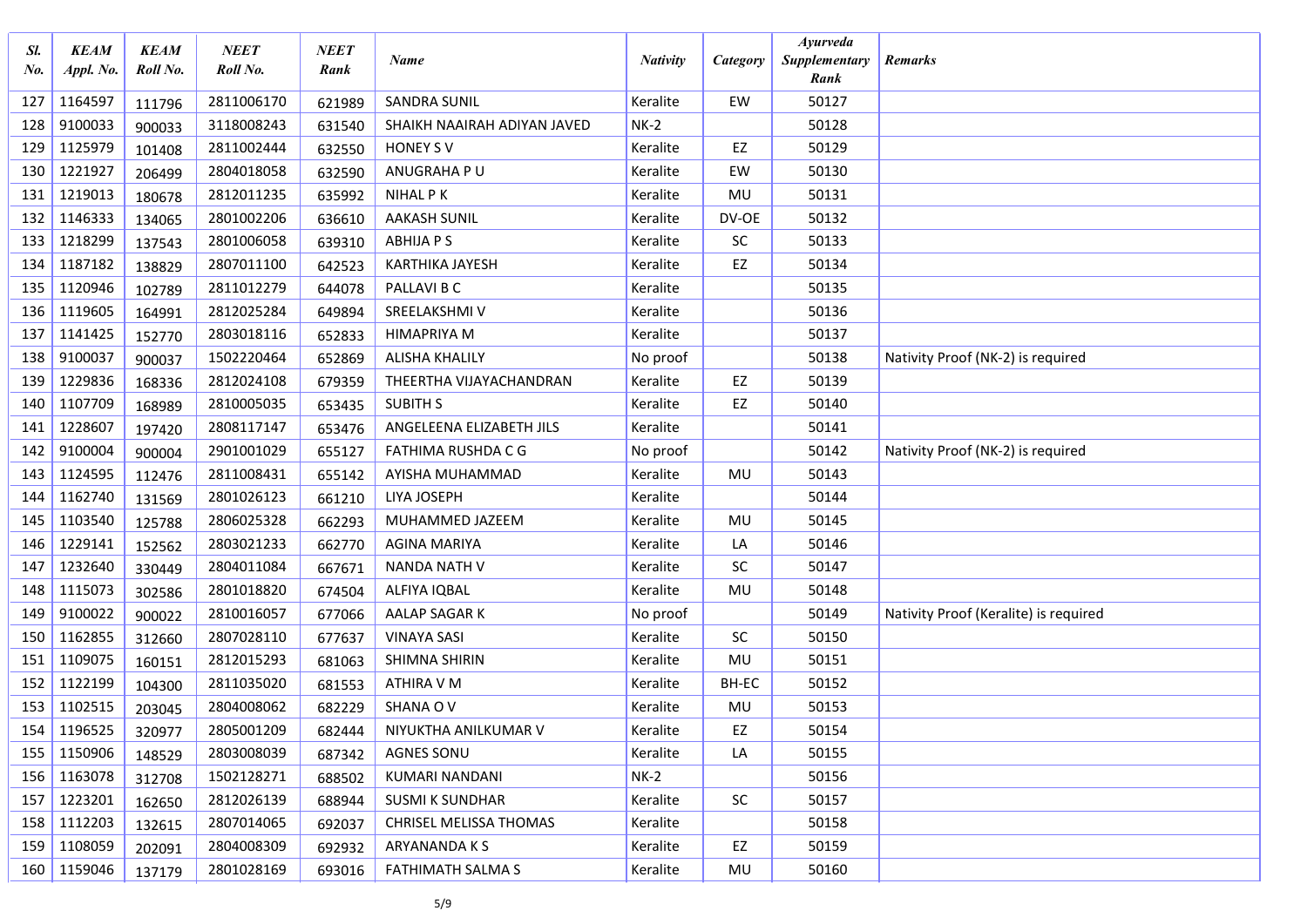| Sl.<br>No. | <b>KEAM</b><br>Appl. No. | <b>KEAM</b><br>Roll No. | <b>NEET</b><br>Roll No. | NEET<br>Rank | <b>Name</b>               | <b>Nativity</b> | Category  | <b>Ayurveda</b><br>Supplementary<br>Rank | <b>Remarks</b>                        |
|------------|--------------------------|-------------------------|-------------------------|--------------|---------------------------|-----------------|-----------|------------------------------------------|---------------------------------------|
| 161        | 1102577                  | 151226                  | 2803006136              | 698654       | APARNA M A                | Keralite        | SC        | 50161                                    |                                       |
| 162        | 1235300                  | 331253                  | 2806025458              | 699803       | SHAJINA SHAHUL HAMEED     | Keralite        | MU        | 50162                                    |                                       |
| 163        | 9100059                  | 900059                  | 2803020204              | 703039       | <b>AKHINA NIBU</b>        | Keralite        |           | 50163                                    |                                       |
| 164        | 1130758                  | 124247                  | 2806018231              | 703783       | SOOFIYA KHADAR            | Keralite        | MU        | 50164                                    |                                       |
| 165        | 1247458                  | 114626                  | 2806006058              | 706921       | <b>SANIYA R</b>           | Keralite        | <b>SC</b> | 50165                                    |                                       |
| 166        | 1133589                  | 145980                  | 2813001221              | 709144       | AJEEBA SULAIMAN           | Keralite        | MU        | 50166                                    |                                       |
| 167        | 9100043                  | 900043                  | 2808006256              | 709813       | <b>HADIYAKP</b>           | No proof        | MU        | 50167                                    | Nativity Proof (Keralite) is required |
| 168        | 1234414                  | 330990                  | 2810014203              | 711668       | <b>JIJISH K</b>           | Keralite        | SC        | 50168                                    |                                       |
| 169        | 9100003                  | 900003                  | 2812014270              | 713480       | SARATHCHANDRAN            | Keralite        |           | 50169                                    |                                       |
| 170        | 1178259                  | 157330                  | 2803023093              | 714404       | NANDANA K A               | Keralite        | EZ        | 50170                                    |                                       |
| 171        | 1198296                  | 144917                  | 2813003051              | 714595       | LAKSHMI RAMACHANDRAN      | Keralite        | EZ        | 50171                                    |                                       |
| 172        | 1201770                  | 322241                  | 2811022111              | 719668       | <b>ADITHYA S S</b>        | Keralite        |           | 50172                                    |                                       |
| 173        | 1128032                  | 112872                  | 2811024091              | 719976       | <b>ATHIRA S S</b>         | Keralite        |           | 50173                                    |                                       |
| 174        | 1152263                  | 103864                  | 2811001244              | 724715       | <b>ARCHA S B</b>          | Keralite        |           | 50174                                    |                                       |
| 175        | 1216067                  | 189442                  | 2808004309              | 725528       | ATHULYA P                 | Keralite        | SC        | 50175                                    |                                       |
| 176        | 9100030                  | 900030                  | 2809001436              | 727652       | <b>FARSHIDHAK</b>         | Keralite        |           | 50176                                    |                                       |
| 177        | 9100016                  | 900016                  | 2812006163              | 758973       | JESSY V J                 | Keralite        | DV-OE     | 50177                                    |                                       |
| 178        | 1212650                  | 114033                  | 2811008275              | 732170       | <b>MUHSINA S</b>          | Keralite        | MU        | 50178                                    |                                       |
| 179        | 1129884                  | 305375                  | 2812026051              | 733299       | <b>AMJITH SARAN</b>       | Keralite        | EZ        | 50179                                    |                                       |
| 180        | 9100027                  | 900027                  | 2808104355              | 739411       | <b>FATHIMA SANA</b>       | Keralite        |           | 50180                                    |                                       |
| 181        | 1108246                  | 115350                  | 2806018117              | 740045       | ESHA FATHIMA N            | Keralite        | MU        | 50181                                    |                                       |
| 182        | 1215914                  | 325923                  | 2811015224              | 740260       | <b>AMALA BINOY</b>        | Keralite        | LA        | 50182                                    |                                       |
| 183        | 1129537                  | 305301                  | 2801011011              | 741974       | SISIRA SANKAR             | Keralite        |           | 50183                                    |                                       |
| 184        | 1185926                  | 108105                  | 2811028065              | 743916       | SOJA S                    | Keralite        | BH-EC     | 50184                                    |                                       |
| 185        | 1130822                  | 155370                  | 2802003211              | 745194       | SIDHARTH M A              | Keralite        | SC        | 50185                                    |                                       |
| 186        | 1200531                  | 109546                  | 2811033145              | 747585       | <b>GOURIAS</b>            | Keralite        | EZ        | 50186                                    |                                       |
| 187        | 1178787                  | 117176                  | 2806029131              | 747634       | ANUPAMA RAJ               | Keralite        | DV-OE     | 50187                                    |                                       |
| 188        | 1116853                  | 129244                  | 2806022084              | 748756       | <b>BRINE SHINE MANUEL</b> | Keralite        |           | 50188                                    |                                       |
| 189        | 1163961                  | 165542                  | 2812016086              | 749240       | ANN MARIYA SHAJI          | Keralite        | ST        | 50189                                    |                                       |
|            | 190 1175434              | 101764                  | 2811008323              | 750882       | ARYA A J                  | Keralite        | BH        | 50190                                    |                                       |
|            | 191 1129310              | 112718                  | 2811011150              | 751577       | <b>RAHUL A</b>            | Keralite        | BH-EC     | 50191                                    |                                       |
| 192        | 1117189                  | 145187                  | 2813002404              | 752429       | RESHMI RAJ                | Keralite        | ST        | 50192                                    |                                       |
|            | 193 1153756              | 310596                  | 2805003119              | 753015       | DARSHANA MOHAN            | Keralite        | ST        | 50193                                    |                                       |
|            | 194 1141478              | 164147                  | 2812010107              | 754253       | ARUNDHATHI G              | Keralite        |           | 50194                                    |                                       |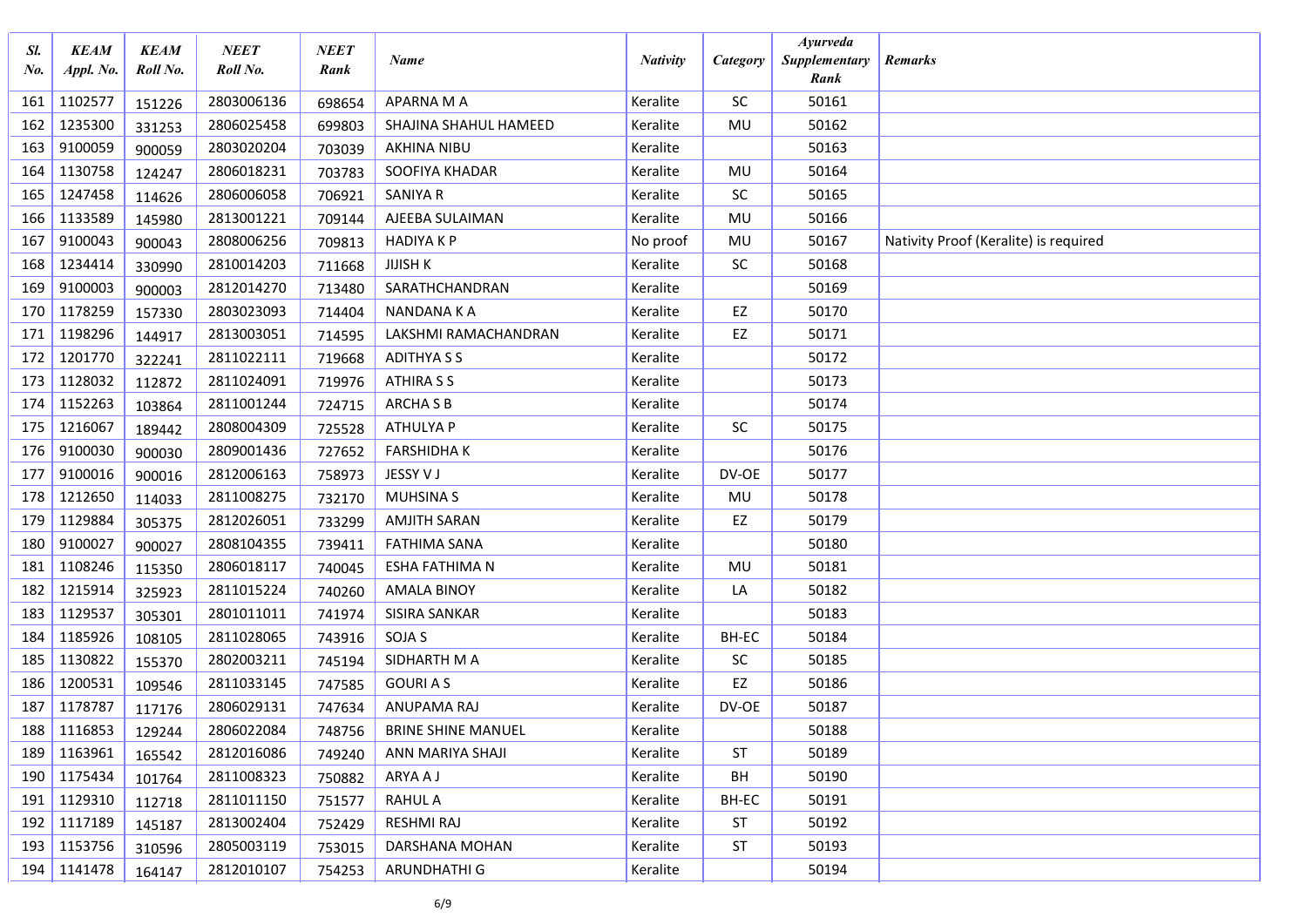| SI.<br>No. | <b>KEAM</b><br>Appl. No. | <b>KEAM</b><br>Roll No. | <b>NEET</b><br>Roll No. | <b>NEET</b><br>Rank | <b>Name</b>              | <b>Nativity</b> | Category  | <b>Ayurveda</b><br>Supplementary | <b>Remarks</b>                        |
|------------|--------------------------|-------------------------|-------------------------|---------------------|--------------------------|-----------------|-----------|----------------------------------|---------------------------------------|
|            |                          |                         |                         |                     |                          |                 |           | Rank                             |                                       |
| 195        | 1144693                  | 112921                  | 2811030173              | 756478              | <b>ANAKHA A R</b>        | Keralite        |           | 50195                            |                                       |
| 196        | 1195475                  | 116041                  | 2806010210              | 758267              | <b>AMRUTHA S</b>         | Keralite        | EZ        | 50196                            |                                       |
| 197        | 1183115                  | 173740                  | 2810002415              | 763204              | <b>NOURIN A N</b>        | Keralite        | MU        | 50197                            |                                       |
| 198        | 1217064                  | 104579                  | 2811012208              | 764804              | ARUNDHATHI PANICKER      | Keralite        | BH        | 50198                            |                                       |
| 199        | 1188304                  | 196183                  | 2808013211              | 800171              | <b>NANDA K AJITH</b>     | Keralite        | BH-EC     | 50199                            |                                       |
| 200        | 1140017                  | 307531                  | 2805001329              | 767523              | <b>KRISHNA PRIYA B R</b> | Keralite        | <b>ST</b> | 50200                            |                                       |
| 201        | 1179012                  | 126911                  | 2806007111              | 769026              | <b>ANAGHA ANIL</b>       | Keralite        | EZ        | 50201                            |                                       |
| 202        | 1131420                  | 136555                  | 2801027005              | 772441              | <b>ARUNIMA S</b>         | Keralite        |           | 50202                            |                                       |
| 203        | 9100045                  | 900045                  | 2809035239              | 774574              | FATHIMA FAHISA JASMIN    | No proof        |           | 50203                            | Nativity Proof (Keralite) is required |
| 204        | 1132209                  | 111951                  | 2811002346              | 776820              | <b>APARNA G RAJ</b>      | Keralite        |           | 50204                            |                                       |
| 205        | 9100023                  | 900023                  | 2809016294              | 776931              | NANDANA PRAMOD           | Keralite        |           | 50205                            |                                       |
| 206        | 9100034                  | 900034                  | 2809015189              | 776960              | NOORA MADEENA K V        | Keralite        |           | 50206                            |                                       |
| 207        | 1117500                  | 145494                  | 2813002088              | 777487              | <b>ATHUL THOMAS</b>      | Keralite        | BX-OE     | 50207                            |                                       |
| 208        | 1156198                  | 205963                  | 2804029033              | 778012              | ARUNIMA N V              | Keralite        | BH-EC     | 50208                            |                                       |
| 209        | 1203694                  | 187981                  | 2809013059              | 782539              | <b>SINAN KAPPIL</b>      | Keralite        | MU        | 50209                            |                                       |
| 210        | 1256815                  | 338005                  | 2801031290              | 784204              | SANKARAN NAMPOOTHIRI H   | Keralite        |           | 50210                            |                                       |
| 211        | 1232185                  | 330331                  | 2801018204              | 785607              | CHINCHU VISWAMBHARAN     | Keralite        | <b>SC</b> | 50211                            |                                       |
| 212        | 9100062                  | 900062                  | 2809002202              | 789504              | SANGHEETHA S             | Keralite        | EW        | 50212                            |                                       |
| 213        | 9100017                  | 900017                  | 2813004338              | 789678              | DONA DOMINIC             | Keralite        | <b>ST</b> | 50213                            |                                       |
| 214        | 1195578                  | 138421                  | 2801010191              | 790412              | <b>NIBY SAJI</b>         | Keralite        | EW        | 50214                            |                                       |
| 215        | 1181755                  | 192224                  | 2808019196              | 796788              | ANAMIKA HARSHAN C        | Keralite        | BH-EC     | 50215                            |                                       |
| 216        | 1170433                  | 155912                  | 2803007118              | 798330              | <b>KEERTHANA BIJU</b>    | Keralite        | EZ        | 50216                            |                                       |
| 217        | 1104420                  | 130297                  | 2801013047              | 800850              | <b>ANJANA A</b>          | Keralite        | EZ        | 50217                            |                                       |
| 218        | 1166022                  | 116996                  | 2806013286              | 801053              | DIVYA R                  | Keralite        |           | 50218                            |                                       |
| 219        | 1119031                  | 116289                  | 2806023129              | 802557              | RESHMA KRISHNAN          | Keralite        | EW        | 50219                            |                                       |
| 220        | 1211746                  | 324822                  | 2805005234              | 803282              | <b>AJISHA</b>            | Keralite        | EZ        | 50220                            |                                       |
| 221        | 1229104                  | 329496                  | 2807013268              | 805254              | <b>AKSA KURIAKOSE</b>    | Keralite        |           | 50221                            |                                       |
|            | 222 1217701              | 188914                  | 2808106243              | 808437              | NUHA ELLIAS              | Keralite        | MU        | 50222                            |                                       |
|            | 223 1131137              | 108846                  | 2811001672              | 814353              | PARVATHY S NAIR          | Keralite        |           | 50223                            |                                       |
| 224        | 1229232                  | 124387                  | 2806009198              | 817144              | <b>VIDYA M</b>           | Keralite        | SC        | 50224                            |                                       |
| 225        | 1248328                  | 335212                  | 2812003505              | 818920              | ILLYASIA                 | Keralite        |           | 50225                            |                                       |
| 226        | 1241458                  | 169589                  | 2810013214              | 821699              | NAYANA KRISHNADAS        | Keralite        | VK        | 50226                            |                                       |
| 227        | 1231825                  | 115675                  | 2806027171              | 826245              | <b>MUHSINA MUJEEB</b>    | Keralite        | MU        | 50227                            |                                       |
|            | 228 1134341              | 111945                  | 2811009398              | 829044              | ANNA GIFTY JOSEPH        | Keralite        | LA        | 50228                            |                                       |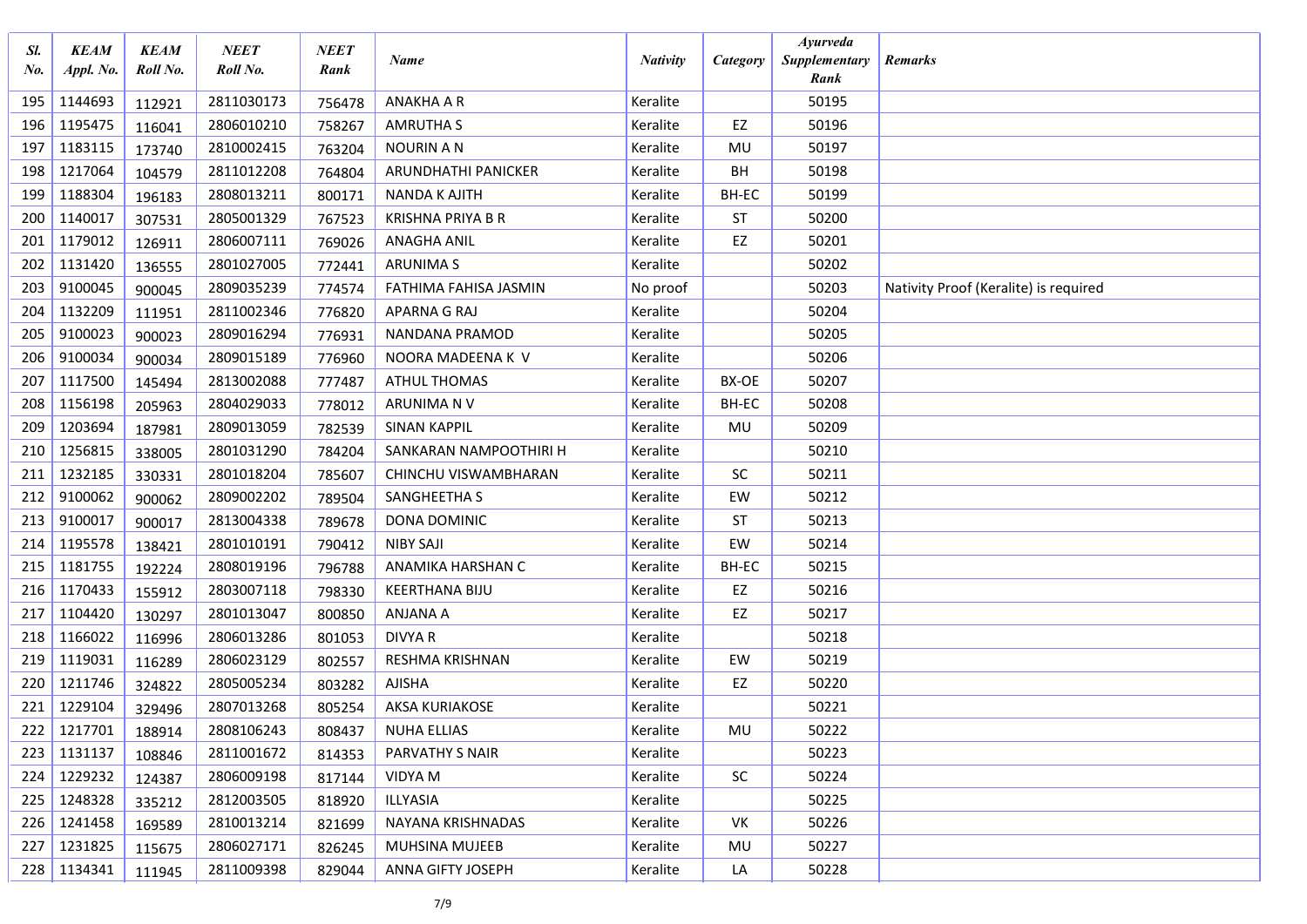| Sl.<br>$N_{0}$ | <b>KEAM</b><br>Appl. No. | <b>KEAM</b><br>Roll No. | <b>NEET</b><br>Roll No. | <b>NEET</b><br>Rank | <b>Name</b>              | <b>Nativity</b> | Category  | <b>Ayurveda</b><br>Supplementary<br>Rank | <b>Remarks</b> |
|----------------|--------------------------|-------------------------|-------------------------|---------------------|--------------------------|-----------------|-----------|------------------------------------------|----------------|
| 229            | 1125155                  | 304464                  | 2803009046              | 831255              | JIGGLE JINSHO            | Keralite        |           | 50229                                    |                |
| 230            | 9100010                  | 900010                  | 2812015263              | 831552              | SHYMA FARISY P N         | Keralite        | MU        | 50230                                    |                |
| 231            | 1109712                  | 123535                  | 2806006290              | 831905              | <b>MEGHA PRAKASH</b>     | Keralite        |           | 50231                                    |                |
| 232            | 1106311                  | 301027                  | 2813001136              | 832149              | NEENUMOL K M             | Keralite        | EW        | 50232                                    |                |
| 233            | 1100017                  | 167144                  | 2812022064              | 832506              | VAISHAL V S              | $NK-1$          |           | 50233                                    |                |
| 234            | 1216095                  | 167409                  | 2812011035              | 835345              | <b>VAISHNAVI RAJESH</b>  | Keralite        |           | 50234                                    |                |
| 235            | 1132177                  | 305863                  | 2807026232              | 836753              | <b>TESSA JIMMI</b>       | Keralite        | EW        | 50235                                    |                |
| 236            | 1189972                  | 205882                  | 2804001105              | 837805              | THEERTHA MANOHARAN       | Keralite        | <b>SC</b> | 50236                                    |                |
| 237            | 1105940                  | 191523                  | 2808007309              | 839562              | UJJWEL P                 | Keralite        | EZ        | 50237                                    |                |
| 238            | 1125916                  | 152659                  | 2803004403              | 844742              | <b>ROHITHA P</b>         | Keralite        | KU-OE     | 50238                                    |                |
| 239            | 1223443                  | 167890                  | 2812017177              | 845232              | <b>TEREZA JAISON</b>     | Keralite        |           | 50239                                    |                |
| 240            | 1240209                  | 134022                  | 2803011163              | 888912              | <b>ASWANIS</b>           | Keralite        | DV-OE     | 50240                                    |                |
| 241            | 1114516                  | 115442                  | 2806007368              | 855510              | AARIF MUHAMMAD T S       | Keralite        | MU        | 50241                                    |                |
| 242            | 1214457                  | 325567                  | 2801006327              | 860237              | <b>ADITHI WILSON</b>     | Keralite        | SC        | 50242                                    |                |
| 243            | 1179862                  | 316675                  | 2812025117              | 861207              | RAHNA FARDHEENA C P      | Keralite        | MU        | 50243                                    |                |
| 244            | 1135374                  | 306522                  | 2803006233              | 864763              | ANAGHA K A               | Keralite        | DV-OE     | 50244                                    |                |
| 245            | 1135064                  | 100274                  | 2811019239              | 867550              | SIDDHINATH S             | Keralite        | EZ        | 50245                                    |                |
| 246            | 1222754                  | 175825                  | 2809010254              | 868571              | <b>AKSHAYA P</b>         | Keralite        | EZ        | 50246                                    |                |
| 247            | 1160620                  | 168255                  | 2812001432              | 872165              | AKSHARALAKSHMI V S       | Keralite        | EZ        | 50247                                    |                |
| 248            | 1204190                  | 124036                  | 2806031235              | 875965              | AMAAN J MUHAMMED         | Keralite        | MU        | 50248                                    |                |
| 249            | 1226810                  | 177744                  | 2809001308              | 883142              | SANAN AHAMMED V          | Keralite        | MU        | 50250                                    |                |
| 250            | 1115783                  | 302728                  | 2806016001              | 883425              | <b>GEETHU MOHAN</b>      | Keralite        | <b>VK</b> | 50251                                    |                |
| 251            | 1200622                  | 321930                  | 2808014199              | 890248              | <b>NASHVA E</b>          | Keralite        | MU        | 50252                                    |                |
| 252            | 1150934                  | 108530                  | 2811012202              | 892383              | <b>GEETHU S R</b>        | Keralite        | BH        | 50253                                    |                |
| 253            | 1127446                  | 168580                  | 2812017033              | 895221              | <b>KRISHNANUNNI P P</b>  | Keralite        | EZ        | 50254                                    |                |
| 254            | 1199850                  | 321759                  | 2806010415              | 898916              | <b>VIJAYALEKSHMI S S</b> | Keralite        | <b>SC</b> | 50255                                    |                |
| 255            | 1194461                  | 171164                  | 2810013142              | 906890              | <b>DIYAL BASITH</b>      | Keralite        | MU        | 50257                                    |                |
| 256            | 1207204                  | 104730                  | 2811035116              | 907719              | <b>KEERTHANA G M</b>     | Keralite        | BН        | 50258                                    |                |
| 257            | 1255964                  | 337392                  | 2811008199              | 909667              | <b>REVATHY S RAJ</b>     | Keralite        | <b>SC</b> | 50259                                    |                |
| 258            | 1121225                  | 303726                  | 2807011175              | 913521              | ATHULYAMOL K SASI        | Keralite        | <b>SC</b> | 50260                                    |                |
| 259            | 1218641                  | 326634                  | 2811004104              | 914878              | NIVYA NATH V S           | Keralite        | <b>SC</b> | 50261                                    |                |
| 260            | 1131288                  | 109804                  | 2811001800              | 915177              | ANUPAMA M                | Keralite        | <b>SC</b> | 50262                                    |                |
| 261            | 1190623                  | 106622                  | 2811008470              | 915789              | ANNIE A S                | Keralite        | BX        | 50263                                    |                |
|                | 262 1198010              | 190799                  | 2808109230              | 916675              | SHYAM PRAKASH M          | Keralite        | EZ        | 50264                                    |                |